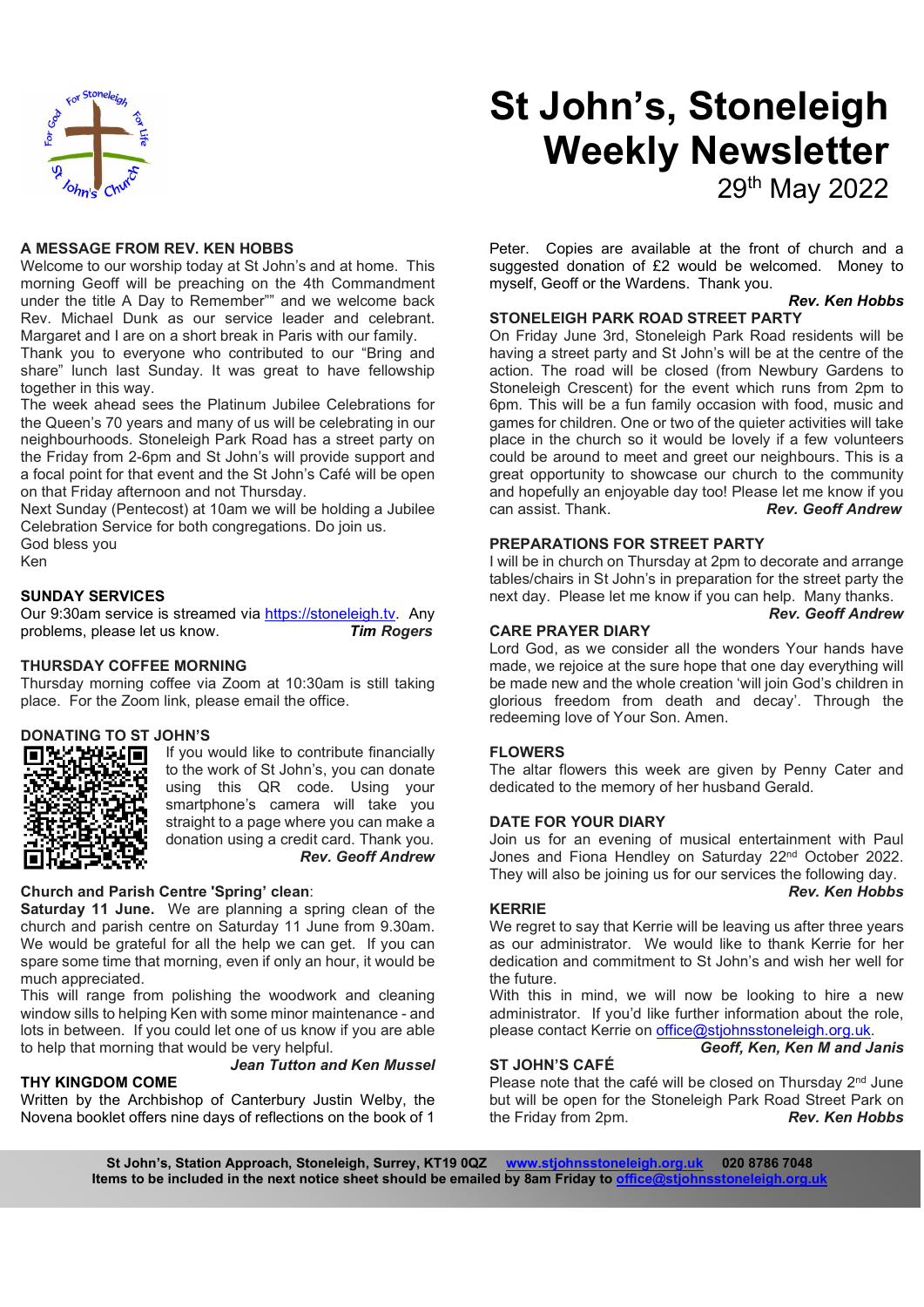## A VISIT WITH REV. GEOFF ANDREW

Similar to when Geoff arrived last summer, he would like to meet with anyone who would like a home visit. If you'd like to Geoff to visit you through July and August, please contact the office to make arrangements. office@stjohnstoneleigh.org.uk<br>or 0208786 7048. Kerrie Winter or 0208786 7048.

## OUR THANKS

Our thanks to everyone, for their prayers and support during our beloved son Paul's time in ICU and following his passing in the early hours of friday morning 20th May. Thanks also to Ian Hargreave and Margaret Hobbs for the intercessions that included his partner Kim, brother Gary, and parents.

Gladys and Victor Saunders

#### BRING AND SHARE LUNCH

A big thank you to all who came to the Bring and Share lunch last week. What a wonderful array of food and a really lovely opportunity for us all to enjoy some fellowship. It was particularly enjoyable to spend time with some of the All Nations congregation and thank you to them for some really delicious Korean dishes.

A big thank you to all who helped to organise the hall, organise the lunch and clear up afterwards! A fantastic job.

Please keep an eye out for more opportunities for us all to come together in a social setting. More to follow!

Anne Andrew

#### ROTA

The services on 31<sup>st</sup> July and all during August will be combined, with just one service at 10am. With this in mind and the fact that it is holiday season, I have put a blank rota at the back of church. I'd be grateful if over the next few Sundays, you can take a look and put your name in where you can help. I'll then update the rota and circulate. If you won't be in church for the next few weeks but would like to make it known what dates you'd like to be on the rota, please email me and let me know. Many thanks. Kerrie Winter

#### FLOWERS

Would you like to donate flowers in memory of a loved one, to give thanks for a new child, a birthday or anniversary? We would love to put a display on the alter in honour of these occasions and give thanks in the newsletter. If you would like to do this, please contact the office or myself.

#### SUMMER FAIR

Anne Andrew (07722 117852)

A date for your diaries. St John's will be holding a Summer Fair on Saturday 16<sup>th</sup> July 2022.

Tombola – We would be grateful for donations for the tombola. This could be bottles, chocolates, unwanted but unopened gifts or similar. Please bring them to church when you come and we will keep them in the choir vestry until the Summer Fair.

Cakes – Traditionally we have had a cake stall where we sell home made cakes and we would like to do this again. If you're able to bake a cake for our stall, please let us know. We will also need some cakes that we can sell as part of the café that will be running.

Further information will follow in the weeks to come. In the meantime, we would be really grateful for some volunteers to get this up and running so if you'd be able to help, please let either of us know. We look forward to St John's being able to host such an event again.

## Claire Cornell and Kerrie Winter

#### 9:30am Order of Service

## Theme "A Day to Remember"

"Remember the Sabbath day by keeping it holy" (Ex 20 v8)

Greeting p5

#### Hymn Hail the Day that sees him rise (MP202)

Confession p8

#### Collect for the Day

Risen, ascended Lord, as we rejoice at your triumph, fill your Church on earth with power and compassion, that all who are estranged by sin may find forgiveness and know your peace, to the glory of God the Father. Amen

#### Hymn This is the Day (MP 691)

#### Exodus 20: 8-11 read by Chris Redrup

8 'Remember the Sabbath day by keeping it holy. 9 Six days you shall labour and do all your work, 10 but the seventh day is a sabbath to the LORD your God. On it you shall not do any work, neither you, nor your son or daughter, nor your male or female servant, nor your animals, nor any foreigner residing in your towns. 11 For in six days the LORD made the heavens and the earth, the sea, and all that is in them, but he rested on the seventh day. Therefore the LORD blessed the Sabbath day and made it holy.

#### Deuteronomy 5: 12-15 read by Chris Redrup

12 'Observe the Sabbath day by keeping it holy, as the LORD your God has commanded you. 13 Six days you shall labour and do all your work, 14 but the seventh day is a sabbath to the LORD your God. On it you shall not do any work, neither you, nor your son or daughter, nor your male or female servant, nor your ox, your donkey or any of your animals, nor any foreigner residing in your towns, so that your male and female servants may rest, as you do. 15 Remember that you were slaves in Egypt and that the LORD your God brought you out of there with a mighty hand and an outstretched arm. Therefore the LORD your God has commanded you to observe the Sabbath day

#### Matthew 12: 1-14 read by Chris Redrup

12 At that time Jesus went through the cornfields on the Sabbath. His disciples were hungry and began to pick some ears of corn and eat them. 2 When the Pharisees saw this, they said to him, 'Look! Your disciples are doing what is unlawful on the Sabbath.'

3 He answered, 'Haven't you read what David did when he and his companions were hungry? 4 He entered the house of God, and he and his companions ate the consecrated bread – which was not lawful for them to do, but only for the priests. 5 Or haven't you read in the Law that the priests on Sabbath duty in the temple desecrate the Sabbath and yet are innocent? 6 I tell you that something greater than the temple is here. 7 If you had known what these words mean, "I desire mercy, not sacrifice,"[a] you would not have condemned the innocent. 8 For the Son of Man is Lord of the Sabbath.'

9 Going on from that place, he went into their synagogue, 10 and a man with a shrivelled hand was there. Looking for a